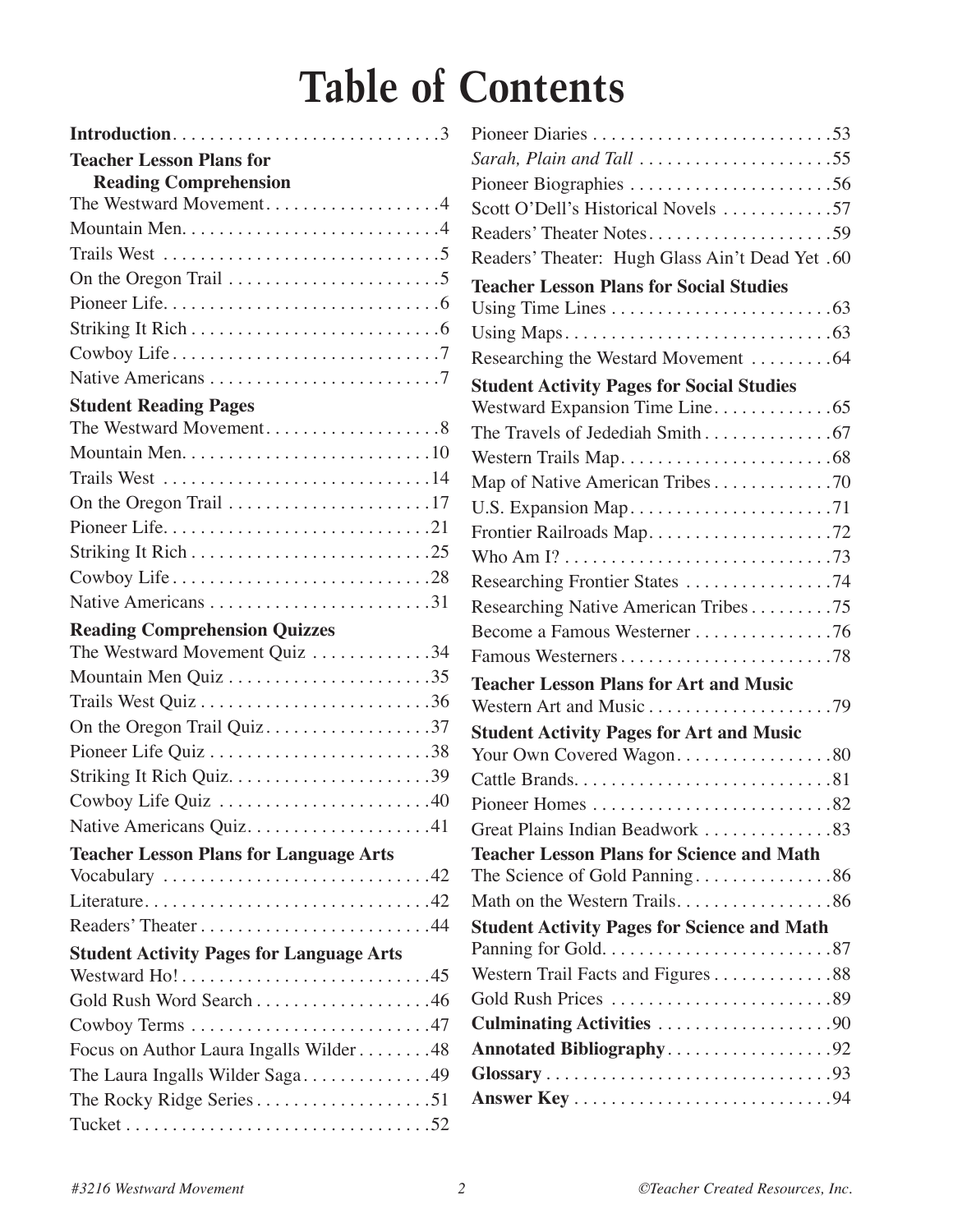



# **Striking It Rich** *(cont.)*

### **Squeezed Out**

Native Californios of Mexican ancestry often found their land grabbed by the newly arrived Americans. Although many Californios participated in the effort to achieve statehood, they often lost everything they owned. Native Americans were also pushed out of the mining fields. Their native hunting and fishing areas were destroyed, and thousands died from diseases brought by the whites. Native Americans of all ages were attacked, imprisoned, scalped, murdered, and driven from their lands. In 20 years' time, the Native American population in California dropped from 150,000 to 30,000.

### **The Comstock Lode**

Gold was discovered elsewhere, too. In 1859 gold was found in Gold Hill, Colorado, near Denver. The rush there did not last long because the strike required deep mining. A wild rush called the Comstock Lode did occur in 1859 and 1860 in Virginia City, Nevada, when both gold and silver were found on the eastern slope of the Sierra Nevada mountain range. Miners rushed to Nevada from the camps in California where there was very little gold being found, but unfortunately the most successful mining here also involved digging deep into the mountains. Only a few men struck it really rich.

## **Other Strikes**

A strike in Idaho from 1860 to 1862 was better for miners who washed gold out of streams. Gold was discovered in mountain valleys and gulches near Virginia City, Montana, in 1863. The Black Hills of South Dakota near Deadwood were the scene of a major gold rush in 1876. This rush caused major problems because the gold was found on land promised by a treaty to the Native Americans. Whites overran the area, and major conflicts broke out. The defeat of General George Custer and his troops at the Little Big Horn was a consequence of this gold strike.



The city of Tombstone, Arizona, had a silver strike in 1877 which lasted for several years, and rich ores were found near Cripple Creek, Colorado, in 1892. The last major gold rush occurred on the Klondike River in the Yukon Territory of Canada in 1897. More than 100,000 Americans set out in 1897 and 1898 for Dawson City in this desolate area. Gold discoveries were also made in nearby Alaska in 1899.